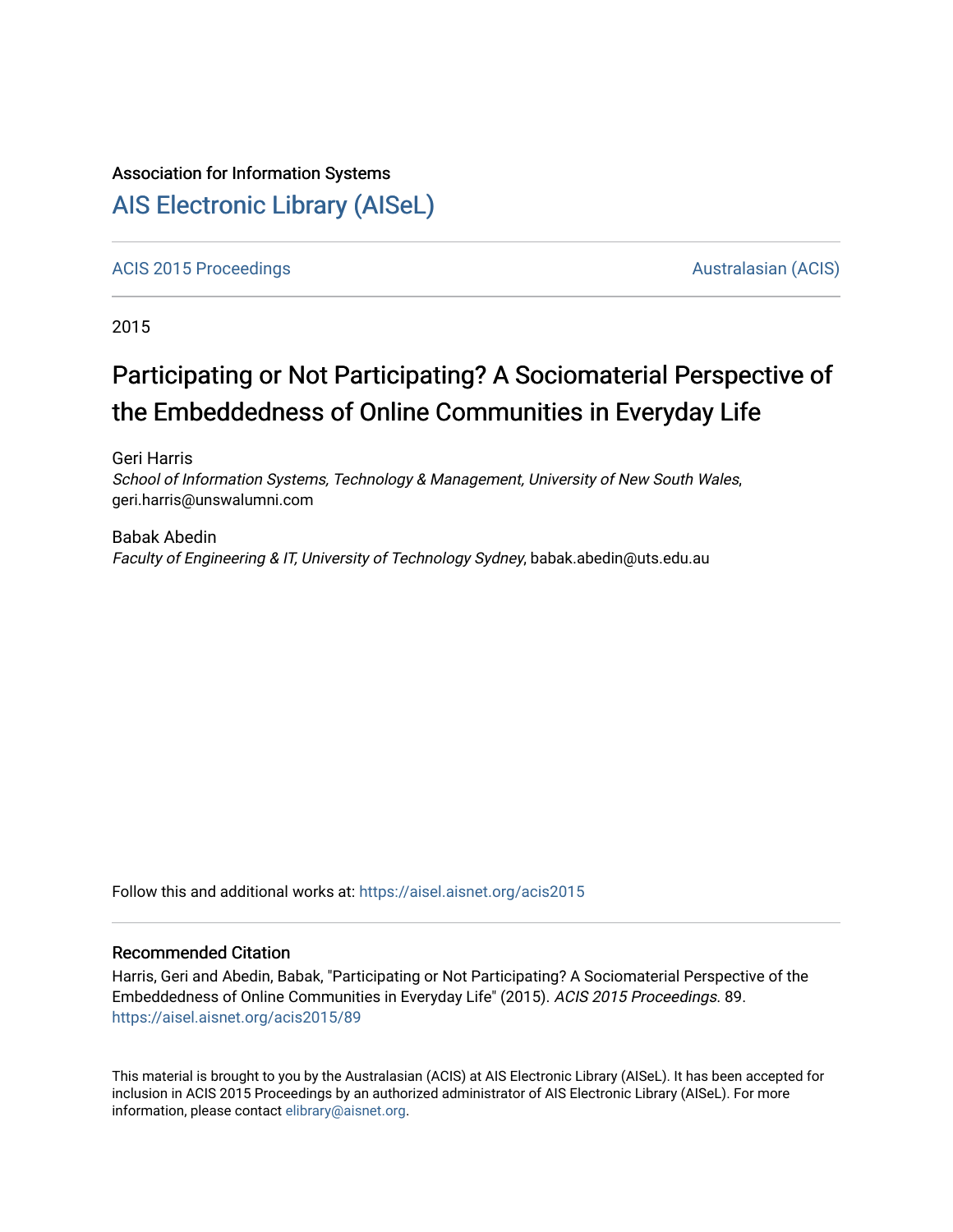# Participating or Not Participating? A Sociomaterial Perspective of the Embeddedness of Online Communities in Everyday Life

Geri Harris School of Information Systems, Technology & Management University of New South Wales Kensington, Sydney Email: geri.harris@unswalumni.com

Babak Abedin Faculty of Engineering & IT University of Technology Sydney Sydney Email: Babak.Abedin@uts.edu.au

### Abstract

Online communities are increasingly becoming a venue for socializing, engaging in politics, and conducting business. Ironically, the same enabling social–media technology is encroaching into everyday life and reconfiguring relations of participation. Yet, while participation in online communities has been widely studied empirically, theoretical aspects of this social phenomenon need further investigation. This paper uses a sociomaterial perspective to further develop theoretical explanation of participation in online communities and the impacts of *not* participating online. A sociomaterial view of online community participation decenters the human participant and recognises the agency of technology, thus creating a richer understanding than epistemological paradigms. Using converging hermeneutic circles, the paper first reviews literature for evidence of sociomaterial applications to online community research, and then proposes a framework for expressing participation in online communities from a sociomaterial perspective. Subsequently, implications of the findings and the potential for future studies are discussed.

### **Keywords**

Online community, Participation, Nonparticipation, Sociomateriality, Social Media.

# 1 Introduction

Social media is a topical issue drawing scholarly attention in refereed journals, reputable conferences and in the popular media (Kilpeläinen and Seppänen, 2014; Kwon et al., 2013; Niemi et al., 2013; Nyblom and Eriksson, 2014). However, technological advances enabling social-media based living are fast outstripping theoretical explanation, particularly in the understanding of how and why people participate online. The research problem motivating this study centres upon the potential for further theoretical understanding of participation in social-media based online communities and activities. Particularly in understanding the consequences of not participating online, for instance what happens to someone who is not a member of the online medium through which a social event is organized? Or what are the impacts of missing key moments in the lives of friends by not participating in their online community lives?

One might assume that the basic human desires for social, emotional, and physical support sought from membership of local communities, as claimed by Wellman and Wortley (1990), motivate people to interact in online communities. Online community theory (e.g. Barab et al., 2004; Preece and Maloney‐Krichmar, 2005; Zhou, 2011) purports that these communities allow connections with wider networks; however, it reveals debate over the quality of electronically mediated interactions and the perceived value of relationships formed online. Online communities in everyday life are increasingly becoming a venue for socializing, engaging in politics, and conducting business (Gibson and Cantijoch, 2013; Halpern and Gibbs, 2013; Kumar and Singh, 2013; O'Murchu et al., 2004; Ravasan et al., 2014). Ironically, empirical evidence reveals that the same enabling social–media technology is increasingly encroaching into everyday life, reconfiguring the relations of online community participation as an assemblage of both the social and the technological (Harris, 2015; Boyd and Ellison, 2007; Qualman, 2012).

The significance of *not* participating in online communities, given that they are embedded in everyday life, centres – according to a recent study (cf. Harris, 2015) – upon what is missed out at both an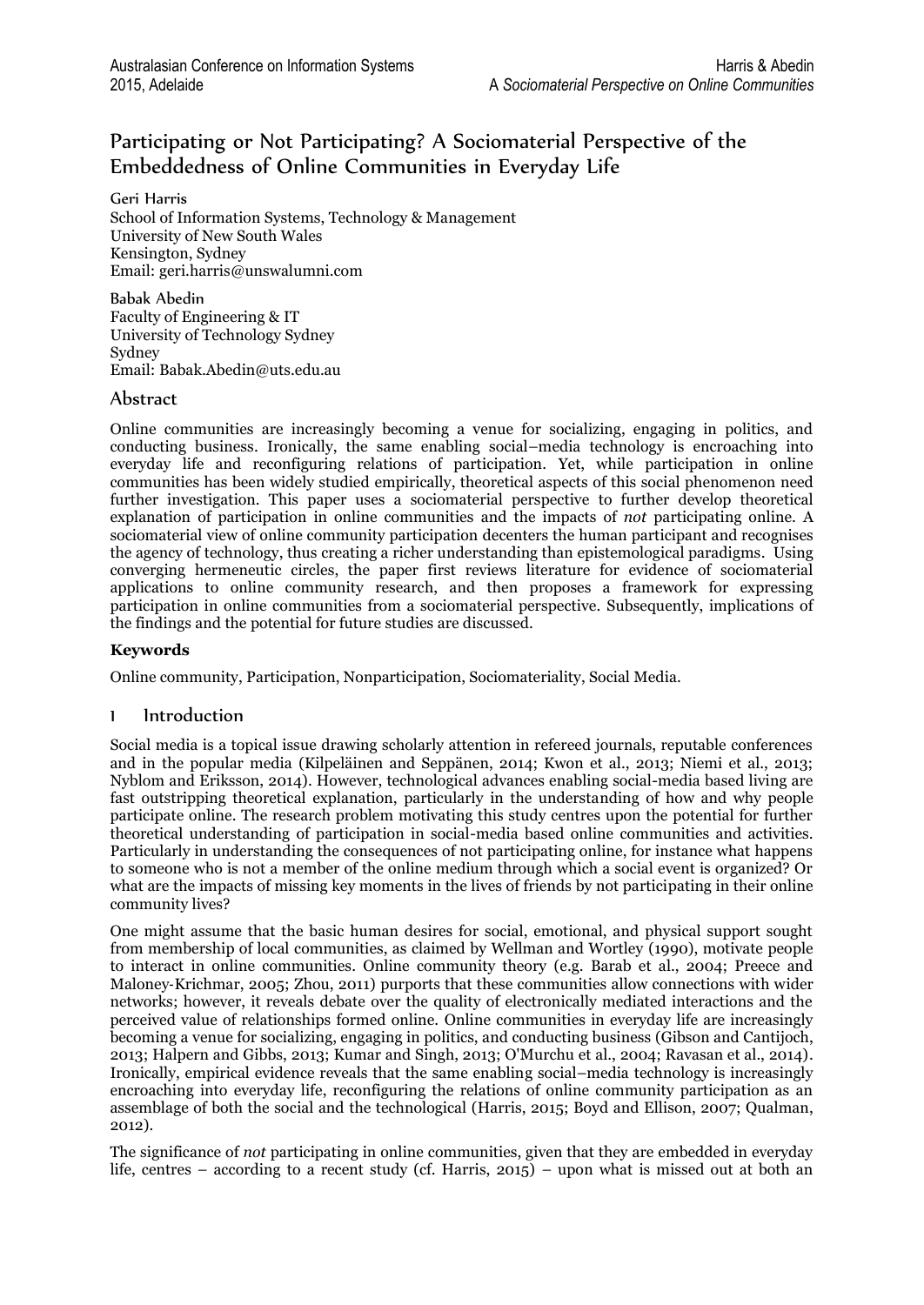individual and collective community level by not being online. Specifically, evidence reveals three areas in which effects of not participating are experienced by those outside social media–based online communities. These are,

- (1) effects on relationships with friends, family, and community;
- (2) limitations on participation in the life events of community members; and
- (3) the inability to take advantage of community opportunities.

This paper expands current understanding of participation and nonparticipation in online communities by viewing the problem from an integrated research perspective. The sociomaterial worldview adopted recognises the embeddedness of online communities in everyday life in theorising important consequences of nonparticipation. The remainder of this paper is structured as follows: Firstly, the research problem and the significance of the study is presented in more detail (based on recent empirical findings). Section 3 presents a sociomaterial perspective to understanding online community participation. After that, the methodology by which this research was conducted is explained in section 4. Empirical sociomaterial research conducted in online community contexts is presented, analysed and discussed in sections 5 and 6. Finally, section 7 concludes by arguing that a sociomaterial research perspective assists in creating a different and richer understanding of online participation and nonparticipation than epistemological paradigms traditionally used in IS research.

# 2 Research Problem

#### 2.1 Problem Domain and Research Objectives

The importance of participating in online communities and the impacts of not participating need to be better understood because – over time – membership of online communities becomes part of everyday life. A recent ethnographic field study (cf. Harris, 2015) illustrates this point, contributing important insights into participation and nonparticipation in online communities. Accounts from field study members (Harris, 2015) and claims at a societal level (e.g. DCITA, 2005) reveal that participating online is found to be motivated by individual needs for well-being, information sharing, autonomy, social contact, and entertainment. Further evidence reveals that online community participation materializes as changes to what is communicated and where/when it is communicated. Equally importantly, accounts from research participants reveal consequences of not participating in online communities. In the aforementioned field study (cf. Harris, 2015) members described their frustration when friends and family do not participate online, resulting in them missing out on life events that the field study members are communicating about in their online interactions with other friends and family members. It was also found that the relationships between members of the field study and their peers suffer when a member of the community with whom they have a relationship does not participate in community life online.

This current paper provides an exemplar of how a sociomaterial research perspective delivers a radically different and richer understanding of phenomena than epistemological paradigms traditionally used in IS research. Given the degree to which online communities are claimed to be embedded in everyday life in today's digital society (Kilpeläinen and Seppänen, 2014; Kwon et al., 2013; Niemi et al., 2013; Nyblom and Eriksson, 2014), it is difficult to understand participation by assuming a user existing separately from social media technology (having a separate existence of their own) (Barad, 2003, 2007; Orlikowski, 2000, 2007, 2010; Orlikowski and Scott, 2008a; Scott and Orlikowski, 2009, 2012). The problem domain becomes complex as social actors (users) and social media become intertwined, acting together in everyday practices of online community participation. Review of literature reveals existing research perspectives on participation in online communities treat the user (human) and technology (material) as ontologically separate (cf. Harris, 2015).

This paper argues that enquiry into participation and nonparticipation in online communities needs a fresh approach to understand the intertwining and mutual co-creation of the human/social and the technological. Specifically, the objectives of this paper are to,

- (i) articulate the problem of treating the human and technological as separate and discreet aspects of online community participation;
- (ii) critically analyse exemplary empirical studies that have taken a sociomaterial approach to uncovering new and unique insights about elements of online community participation that are possible from such a research perspective; and
- (iii) present and explain the contributions that can be added to the current literature when an integrated research method is used to treat the human and technological aspects of online community participation as inseparable.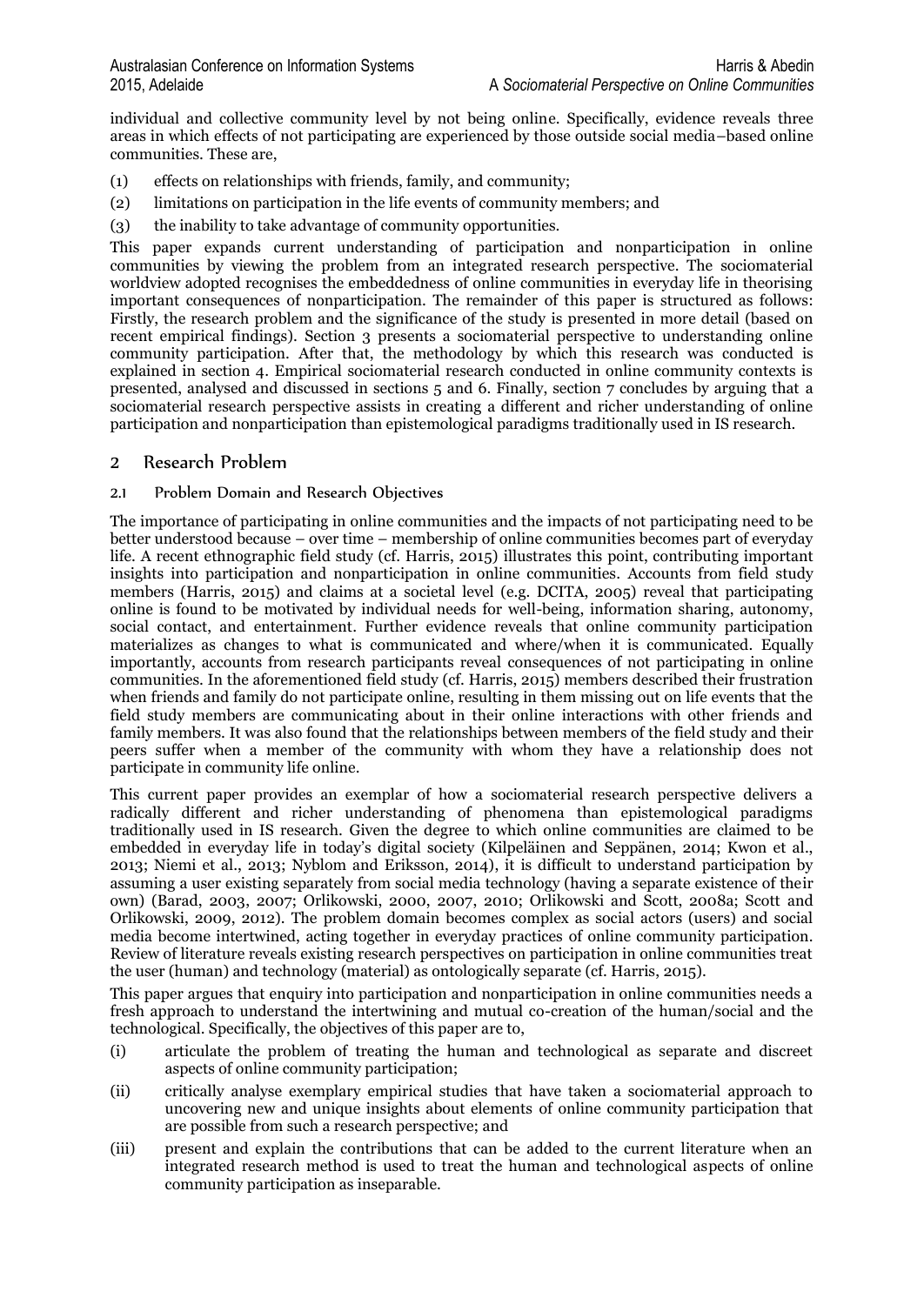#### 2.2 Research Significance

The importance of this paper is that it challenges long-held assumptions about how humans appropriate technology to communicate with one another. It progresses a theoretical understanding of participation in online communities in general, and in social media in particular, that accommodates the view of the human and the technological aspects as intrinsically inseparable in everyday instances of online community participation. Analysis also demonstrates that what *is* known is limited by an ontology of separation between the social and the technological (Barad, 2003; Orlikowski, 2007; Kautz and Jensen, 2012; Cecez-Kecmanovic et al., 2014a). The key issues arising from privileging either a technologically deterministic perspective of participation or an equally autonomous social-centric perspective include (Harris, 2015):

- Understanding of the effects of ICT in social life and participation in online communities is limited by the dualistic treatment of the social and technological aspects as separate entities existing independently of one another.
- Current understanding of the role of technology in social life centres on the changes it makes to the nature of interpersonal relationships and the resulting creation of altered forms of and spaces for social contact. Existing theory focuses on understanding the technological aspects affecting social life, with much less evidence uncovered of theorizing technology in social life as a social phenomenon.
- A picture of a different community that forms and exists online emerges from literature analysis. The concept of community is found to change when it is enacted online, with evidence supporting this changing nature of community as a direct effect of the proliferation of ICT in everyday society. Review of literature exposes an emphasis within existing theory on the social aspects of technology in social life.
- Changes to the concept of socialising in the digital age affect the conceptualisation of community, discussed primarily from a human-centric perspective that community changes when it is enacted online.
- Existing theory on the phenomenon of participation discusses the difficulty in defining it for its multiple meanings in different contexts and broad categorisations of the levels at which participation occurs
- A human-centric view posits that social inclusion and exclusion manifest differently in online communities.

The rationale for this paper is to show that there is evidence in literature that social and technological aspects of phenomena overlap and work interdependently to become sociomaterial (cf. Barad, 2003; Cetina, 1997; Latour, 2005; Orlikowski, 2009; Pickering, 1995; Schatski, 2002) over time. Analysis of exemplary empirical studies that examine elements of online community demonstrates that everyday participatory practices are shown as performed within assemblages. Specifically, sociomateriality (Barad, 2003, 2007; Orlikowski, 2000, 2007, 2010; Orlikowski and Scott, 2008a; Scott and Orlikowski, 2009, 2012) is put forward as an appropriate perspective from which to explain participation and nonparticipation in online communities and activities because of its integrated perspective of treating the human and nonhuman as inseparable (cf. Cecez-Kecmanovic et al., 2014a; Kautz and Jensen, 2012).

# 3 Sociomateriality: A Fresh Perspective on Online Community Participation

A sociomaterial interpretation of social phenomena like participating in online communities establishes a unique position for its view of people intersecting with technology to participate in digitally-enabled social networks (Cecez-Kecmanovic et al., 2014a, 2014b; Doolin and McLeod, 2012; Orlikowski and Scott, 2013; Scott and Orlikowski, 2012). The philosophical assumptions underlying sociomaterial research position sociomateriality as a post-humanist research perspective. It moves beyond a socio-technical position by decentering the 'human' subject and recognising the agency of the 'nonhuman' in participating in online communities (Gherardi, 2009; Latour, 2005; Orlikowski, 2000). This creates the opportunity to uncover a rich tapestry of relational understanding of online community participation that does not privilege either the social or the material. In such a nonessentialist worldview, technology, as a nonhuman with agency, has the ability to be something else other than the essential properties it is designed with and given. This perspective "makes evident the importance of taking account of 'human,' 'nonhuman,' and 'cyborgian' forms of agency" (Barad, 2003 p. 826) and "does not fix the boundary between 'human' and 'nonhuman'" (Barad, 2003 p. 821). The key ontological difference is a debate over separation versus relationality. Criticised as dualist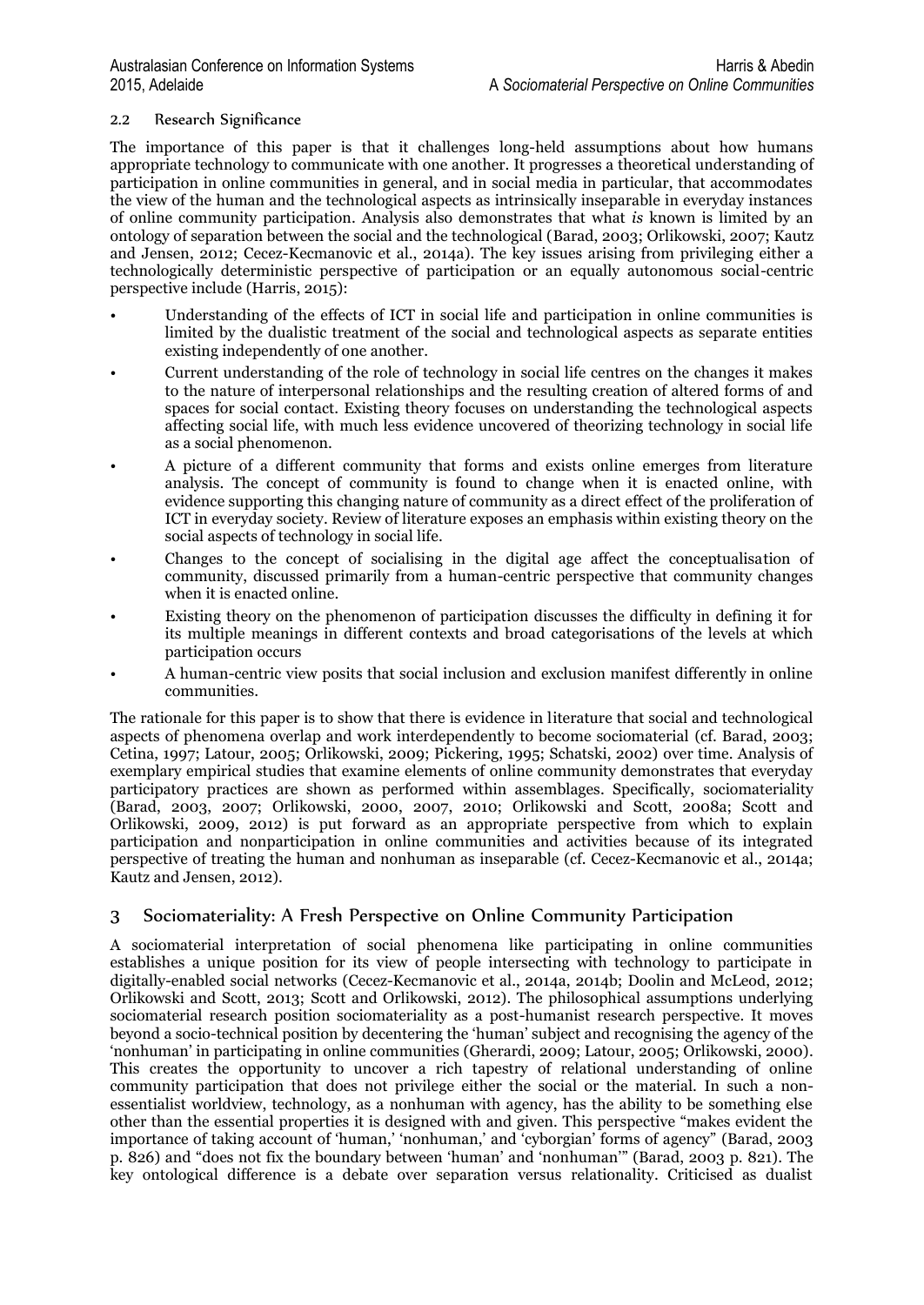ontological perspectives, traditional established research approaches based upon a Cartesian worldview assume the separate existence of entities with defined a priori attributes; the world is viewed as something external and we make representations of this.

Several sources of sociomaterial concepts exist, for example in the works of Barad, 2003, 2007; Orlikowski, 2007, 2010; Orlikowski and Scott, 2008; Suchman, 2007; and Leonardi, 2013. Orlikowski posits that a sociomaterial view of the world is premised on the notions of *constitutive entanglement*, *sociomaterial assemblages*, *performativity*, *intra-action*, and *temporal emergence.* These can be considered second-order concepts, all founded on a philosophical position of relationality, concepts that can be applied methodologically in conducting sociomaterial research. The IS community positions sociomateriality as a "new lens" for research that "questions the givenness of the differential categories of 'human' and 'nonhuman'" (Kautz and Jensen, 2012 p. 808). Sociomateriality is an emerging research perspective, however it is suitable for studies of social phenomena because of its ability to bring together the social and the technological aspects better than its predecessors. In particular, sociomaterial practices are suited to being applied as a theoretical lens in making sense of data gathered from inquiry into online community participation/nonparticipation, and as a framework within which to interpret empirical findings in sociomaterial terms. Framing investigation of the participation and nonparticipation of particular individuals in online communities and activities as sociomaterial research allows enquiry into the reconfiguration of participatory practices when online community participation is possible. Sociomateriality, as demonstrated in upcoming sections 5 and 6, has the ability to bring the social and the technological aspects of online community participation together in a way that considers the human and the nonhuman to be intertwined in constructing everyday reality.

# 4 Research Method

The methodology used to conduct the research presented in this paper was a two-stage process of developing an understanding of relevant literature through hermeneutic circles (Boell and Cecez-Kecmanovic, 2014). The first stage involved conducting a methodological search of IS literature to locate and acquire relevant papers that have approached enquiry into elements of online communities, social media and the phenomenon of participation from a sociomaterial perspective. The second stage involved mapping and classifying acquired literature identified as contributing a sociomaterial research perspective of these elements of online communities and participation as social phenomena. This literature was critically assessed in developing the argument for further explanation of participation /nonparticipation in in an integrative manner. Both stages of seeking and critically assessing information are intertwined and converge to produce a "well-grounded, novel and interesting outcome" (Boell and Cecez-Kecmanovic, 2014 p.264) in the problematization of understanding online participation from existing separatist research perspectives.

#### 4.1 Literature Searching and Acquisition

The literature search process took the form of a hermeneutic circle of searching, sorting and filtering existing literature in order to locate material of specific relevance to the research problem and objectives articulated in section 2. A circular process of literature search and acquisition was conducted to ascertain what is currently known about sociomateriality as a research method and its application to investigating elements of participation and online communities as social phenomena. Adapted from the work of Boell et al. (2014), Figure 1 depicts the circular approach to searching, sorting, selecting, acquiring, reading, identifying and refining the literature review process in a hermeneutic circle. Concentrated within the IS and social science disciplines, literature searches targeted high-ranking journals, including MIS Quarterly, Information Systems Journal (ISJ), Journal for the Association of Information Systems (JAIS), Organization Science, Organization, and Communications of the ACM. Literature analysis moved from searching individual literature sources on sociomateriality, including refereed journal articles and textbooks, to the wider field of knowledge on research methods and back again several times in arriving at conclusions. Searches were conducted within databases including EBSCO, ScienceDirect, Scopus, and Google Scholar.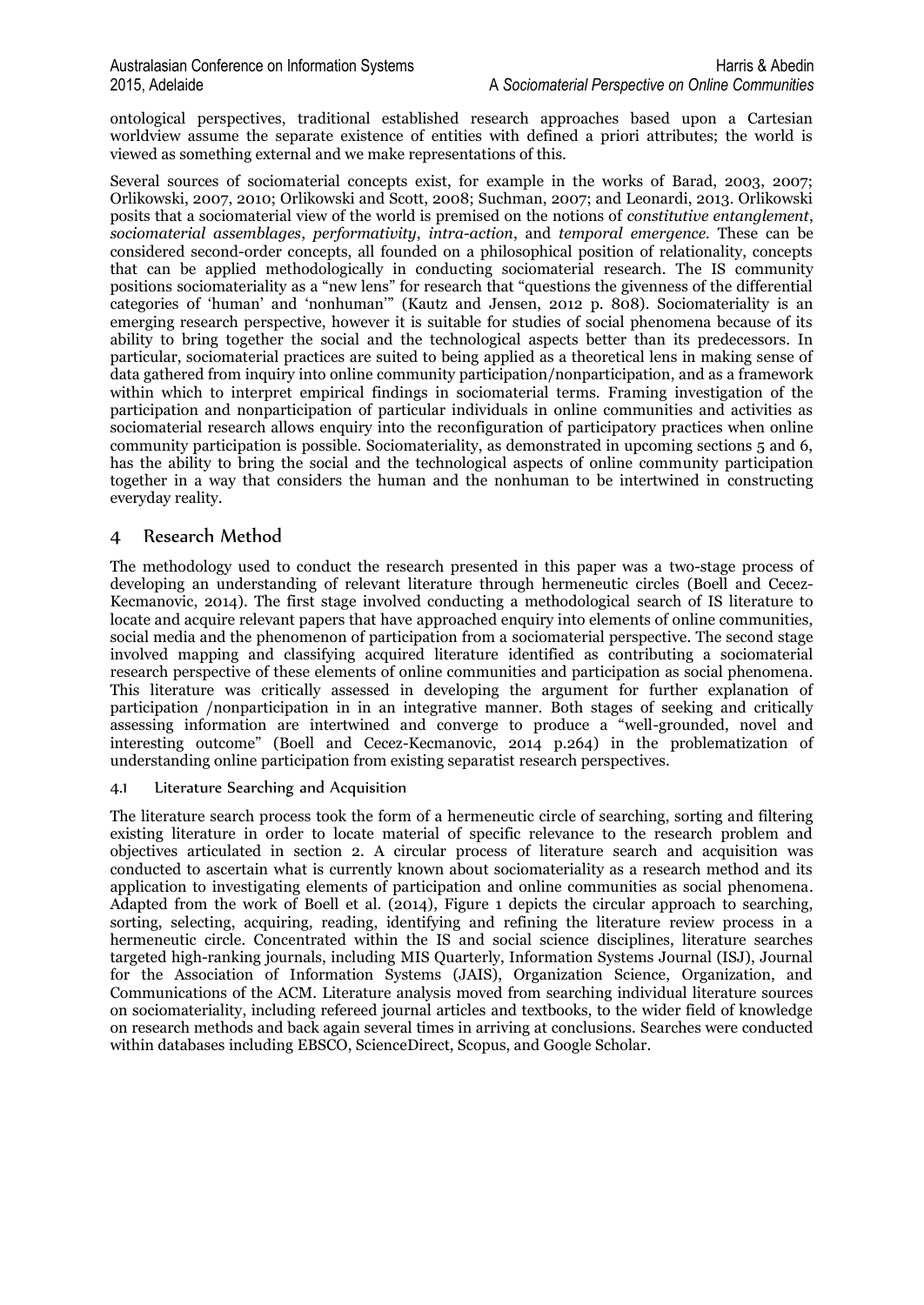

*Figure 1. Hermeneutic cycle approach to literature review process*

#### 4.2 Assessment and Interpretation of Literature

Subsequent to the identification of empirical examples of research applying elements of sociomateriality to the enquiry of online communities and/or participation, a second and wider hermeneutic circle of analysis and interpretation was conducted. In an iterative manner literature was read to increase understanding of sociomateriality and its application to empirical problems in the specific examples acquired during the search and acquisition phase. Adding to sociomateriality the central terms of online community, participation and nonparticipation, the literature circle continued by identifying the main authors and core high-ranking journals containing relevant material. Literature was further mapped and classified through successive fractions and through an iterative process arrived at a selection of empirical studies that had relevance to some elements of participation in online community. Database searches located a body of theory pertaining to sociomateriality originating from a few key authors and a relatively small number of empirical examples of sociomaterial research. Cited publications were reviewed and annotated in EndNote<sup>1</sup>, extrapolating central sociomaterial concepts and terms, main authors, and exemplary studies. This process was repeated until the main literature had been covered, as gauged by confidence that the well-cited publications and key authors of sociomaterial research had been examined and there was "high confidence in the novelty and importance of a contribution" (Boell and Cecez-Kecmanovic, 2014, p.272) to the problem of understanding online community participation and nonparticipation.

An alternative to the systematic literature review (Kitchenham, 2004), a hermeneutic approach to understanding and problematizing participation and nonparticipation facilitated a dynamic, iterative process of literature review, transparent analysis and critique (Boell and Cecez-Kecmanovic (2014). Results from this analysis of existing knowledge conclude that within IS research, literature of direct relevance to sociomateriality and its application as a research method to empirical studies is limited. Analysis reveals that sociomateriality is an emerging research perspective and methodology that offers the possibility of adopting a fresh approach to conducting IS research. Building upon the conclusions drawn from analysis and critique of literature, the next step in the research was to develop an evidence-based argument for adopting a sociomaterial research perspective to advance understanding of online community participation and nonparticipation.

# 5 Developing the Argument from Evidence in Literature

 $\overline{a}$ 

This section builds from the earlier stages of classification and analysis of relevant literature. The findings are presented from critical assessment and interpretation of empirical research within the IS discipline in which sociomaterial concepts have been applied. Such analysis involved the identification

<sup>&</sup>lt;sup>1</sup> EndNote is a software tool for publishing and managing bibliographies, citations and references.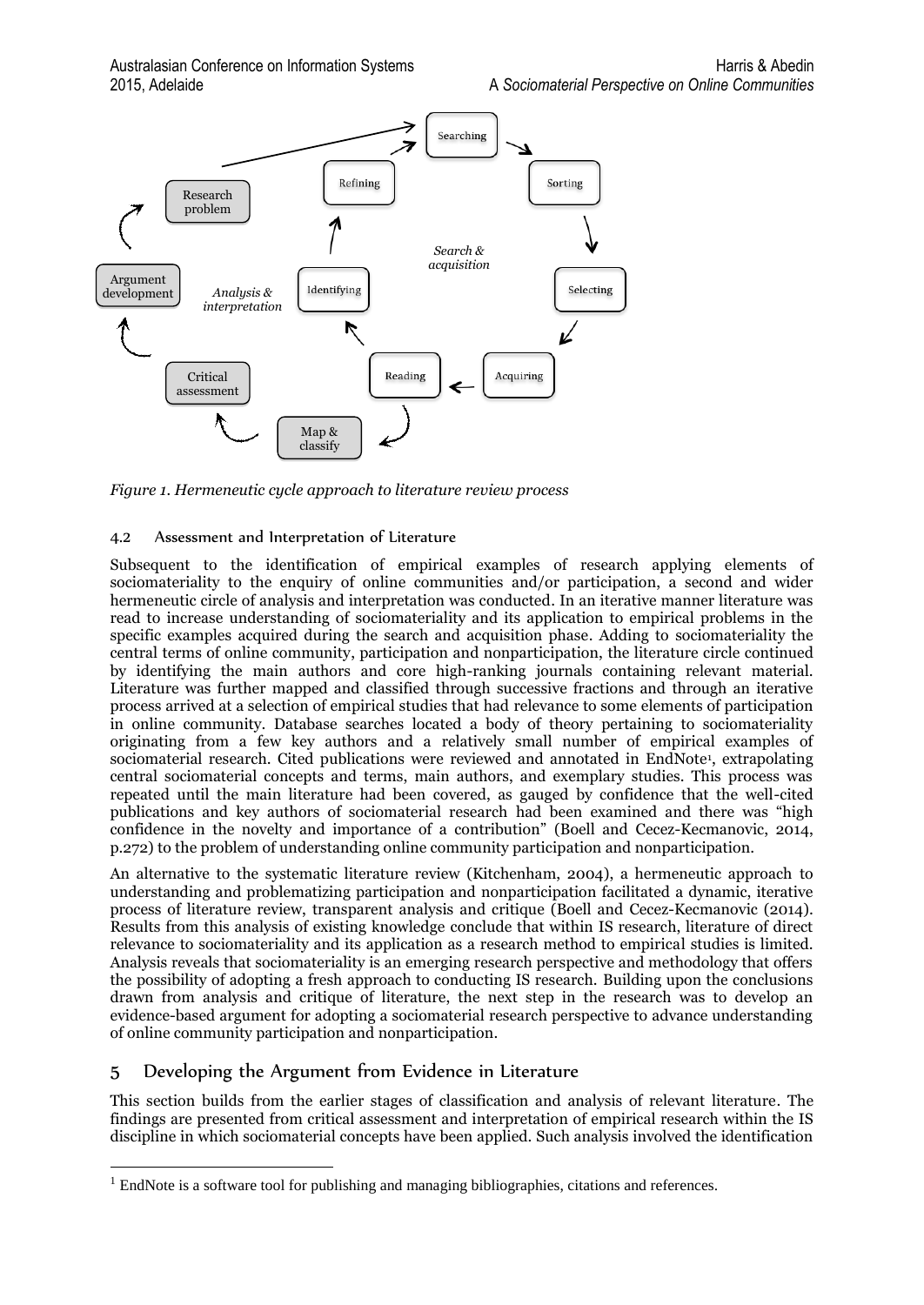and substantive description of sociomaterial concepts which were then applied to illuminate what particular studies found that is sociomaterial. Subsequently in describing how this worldview helps to understand IS and social phenomena in a different way, analysis of these studies illustrates that "focusing on sociomaterial aspects of everyday practices will open up important avenues for examining and understanding ongoing production of [social] life" (Orlikowski, 2007 p. 1445). Reflecting on the sociomaterial understanding of the phenomena in these studies now provides a solid foundation upon which to develop an argument for approaching enquiry into online community participation/nonparticipation from an understudied, integrative perspective.

Table 1 summarises empirical examples of sociomaterial studies that are relevant to a theoretical understanding of online communities and participation. Whilst literature searching did locate a wider body of empirical sociomaterial research<sup>2</sup>, only studies with direct relevance to some aspect of participation/nonparticipation have been analysed for their contribution to a sociomaterial perspective of information systems. These studies illustrate that "focusing on sociomaterial aspects of everyday practices will open up important avenues for examining and understanding ongoing production of [social] life" (Orlikowski, 2007 p. 1445). Collectively, the findings illustrate that sociomateriality offers novel and interesting insights into IS and social phenomena where dualist research perspectives cannot. Furthermore, evidence reveals the embeddedness of technology in everyday organisational and social life. For each study, the phenomenon of interest is highlighted together with a summary of the key sociomaterial practices that are enacted.

| <b>Empirical example</b>                                                                                | Phenomenon:                                            | Summary of sociomaterial perspective                                                                                                                                                                                                                                                                                                                                                                              |
|---------------------------------------------------------------------------------------------------------|--------------------------------------------------------|-------------------------------------------------------------------------------------------------------------------------------------------------------------------------------------------------------------------------------------------------------------------------------------------------------------------------------------------------------------------------------------------------------------------|
| TripAdvisor ratings<br>Scott and Orlikowski<br>(2012)                                                   | Hotel travel<br>practices:<br>accountability<br>online | In the performance of online ranking, social media is<br>entangled in everyday practices of hoteliers and<br>travellers. The TripAdvisor website is integrated into<br>the practices of travellers planning travel arrangements<br>online. Illuminates reconfiguring relations of<br>accountability, wherein "accountability is always and<br>unavoidably an inseparable, sociomaterial<br>entanglement" (p. 36). |
| TripAdvisor and the<br><b>Automobile Association</b><br>(AA)<br>Scott and Orlikowski<br>(2014)          | Hotel travel<br>practices:<br>anonymity                | Anonymity online is a dynamic material enactment,<br>constituted in practice through ongoing<br>materialisations. Highlights "the different line of<br>inquiry that sociomateriality inspires and how it<br>reframes issuesthat would otherwise presume<br>separate entities" (p. 3).                                                                                                                             |
| TripAdvisor<br>Orlikowski and Scott<br>(2014)                                                           | Hotel travel<br>practices:<br>evaluations<br>online    | Online travel hotel evaluation is a result of considering<br>the performance of online valuations within hotel<br>rating practices situated within a sociomaterial<br>assemblage. Travel is "performed differently now that<br>algorithmic valuation apparatuses such as TripAdvisor<br>exist" (p. 887).                                                                                                          |
| The algorithm and the<br>crowd-the materiality<br>of service innovation<br>Orlikowski & Scott<br>(2015) | Hotel travel<br>practices:<br>service<br>innovation    | Service innovations are material-discursive practices<br>performed in emerging crowd-sourced algorithmic<br>transformations. Emphasises the relationality and<br>materiality in contemporary online service innovation,<br>focusing on understanding how "boundaries are<br>drawnphenomena are configured, and what realities<br>are performed" (p. 14).                                                          |
| Mobile communications<br>at Plymouth<br>organisation<br>Orlikowski (2007)                               | Mobile<br>communication                                | The "performativity of BlackBerry's as engaged in<br>members' everyday practices" is sociomaterial (p.<br>1444). Communication is entangled with BlackBerrys,<br>resulting in a "blurring of employees' work and<br>personal lives" (p. 1444).                                                                                                                                                                    |
| Participation in Online<br>Communities                                                                  | Online<br>parenting                                    | Participation is enacted online and offline<br>contemporaneously through entanglements of social                                                                                                                                                                                                                                                                                                                  |

<sup>2</sup> Literature searches located 12 empirical sociomaterial studies from IS literature.

 $\overline{a}$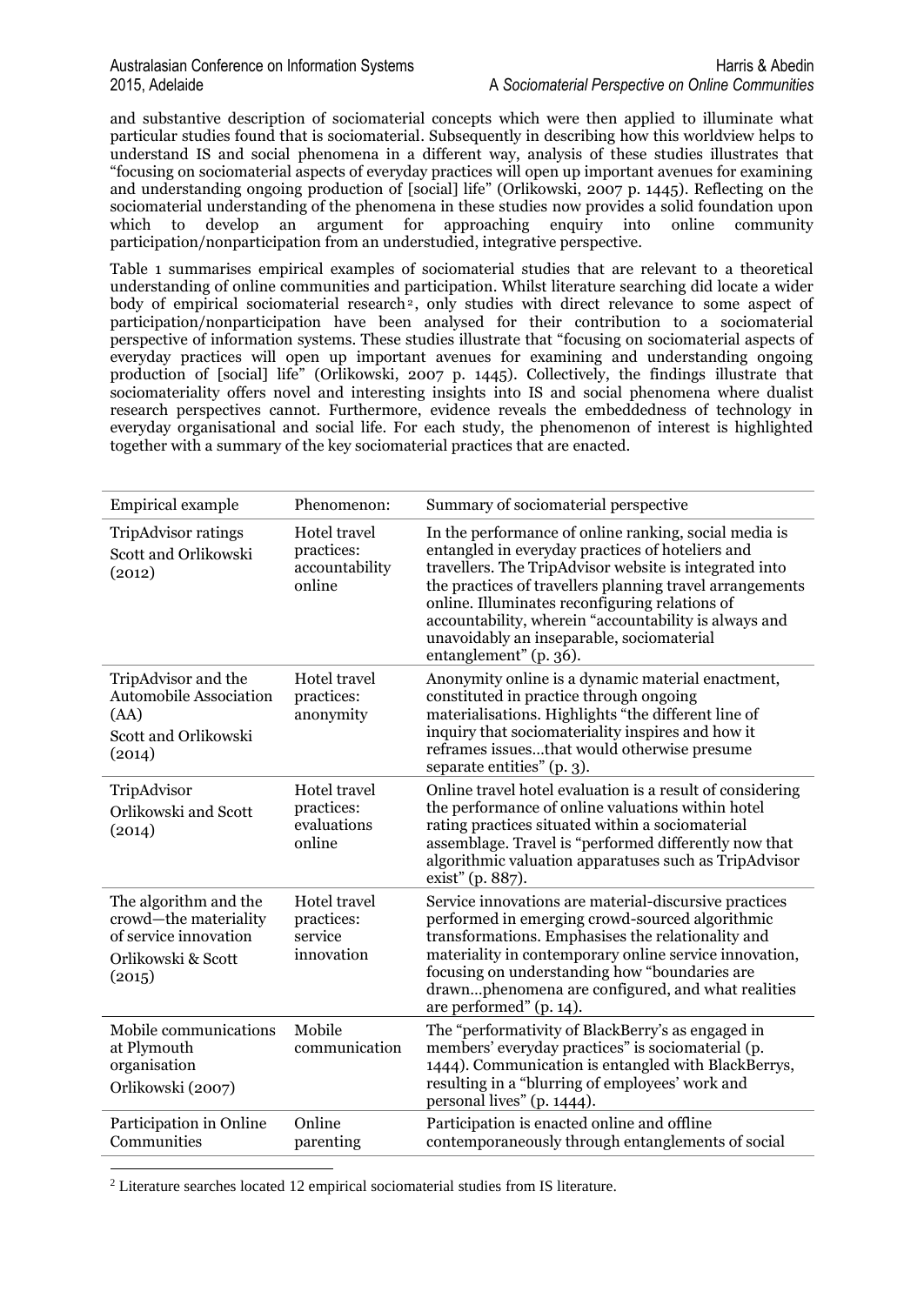| Harris (2015)                                                 | community<br>participation | actors, social media, community values, beliefs, norms<br>and rules for communication. Illustrates the intra-<br>actions in everyday instances of participating in<br>community life on- and offline. |
|---------------------------------------------------------------|----------------------------|-------------------------------------------------------------------------------------------------------------------------------------------------------------------------------------------------------|
| Olympia online project<br>IS assessment                       | IS assessment              | IS success and failure are "performed and thus<br>determined by sociomaterial practices" (p. 561) in IS-                                                                                              |
| Cecez-Kecmanovic et al.<br>(2014)                             |                            | project actor networks. Success or failure is "the<br>enactment of an information system in sociomaterial<br>practices emerging through specific intra-actions<br>among actors" $(p.567)$ .           |
| Knowledge workers'<br>time management<br>Kahrau et al. (2013) | Time<br>management         | A performative account of practices in (1) remembering<br>tasks, $(2)$ deciding what to do next, and $(3)$<br>maintaining a well-organised workplace.                                                 |

*Table 1. Application of sociomaterial practices in existing empirical studies*

Analysis of these studies illuminates the performance of everyday organisational and social practices as enacted within sociomaterial assemblages. For example, Scott and Orlikowski (2012) in their TripAdvisor study exemplify how the performance of online valuations within hotel rating practices is situated within a sociomaterial assemblage. For TripAdvisor, a sociomaterial assemblage is constituted as hotel reviews, TripAdvisor members, TripAdvisor website, computer, the Internet, browser software, sign-in procedure, review writing activities, on-screen feedback, representation of hotels, other reviews, databases, rating and ranking mechanisms, verification protocols, and e-mail communication. For AA, a sociomaterial assemblage is constituted as hotel, inspector, inspection activities, inspector training/experience, knowledge of standards, engagement with quality criteria, spreadsheets, observations, recordings, reports, discussions with hotel staff, editors, and other inspectors. Table 1 demonstrates that when a sociomaterial perspective is applied to empirical research, unique insights are revealed in the understanding of IS and social phenomena. Online activities such as hotel ranking, IS assessment, anonymity, travel evaluations, service innovation, communication and participation are found to be both performed and enacted in assemblages that are an integration of the social and the technological. Extending these findings to understanding instances of participation in online communities and activities reconfigures communication and information sharing and how these make some practices more salient than others. Reflecting on the sociomaterial understanding of the phenomena in the studies identified provides an analytical framework within which to extend current understanding of online community participation/nonparticipation. Section 6 further discusses the application of a sociomaterial perspective and its core concepts to understanding participation online.

# 6 Analysis of Findings

The unique perspective of this paper is to look at the problem of limited understanding of participation and nonparticipation in online communities from a sociomaterial perspective. In table 2 key concepts of sociomateriality (cf. Barad, 2007; Orlikowski, 2007; Orlikowski, 2009) are applied to the problem domain. Expressing aspects of online participation as sociomaterial practices allows this paper to demonstrate the sociomaterial accomplishment emerging from enmeshment of social actors and context with enabling media technology.

| <b>Practice</b> | Definition                                                                                                                                                                                                                                                                                                                                                                                                              |
|-----------------|-------------------------------------------------------------------------------------------------------------------------------------------------------------------------------------------------------------------------------------------------------------------------------------------------------------------------------------------------------------------------------------------------------------------------|
| Relationality   | Online communities exist in relation to other assemblages. That is, within an<br>online community, common interest unites agents, whereas across communities,<br>differences in practices (such as participant needs) will create boundaries and<br>potential conflict.                                                                                                                                                 |
| Performativity  | Relationships between community participants and social media technology are<br>never fixed. Instead, the sociomaterial assemblage (online community) emerges<br>from practice and defines how to practice. It is in the act of participating that the<br>relation (between the participant and the social media technology) is defined,<br>and each participatory act produces (or performs) a different relationship. |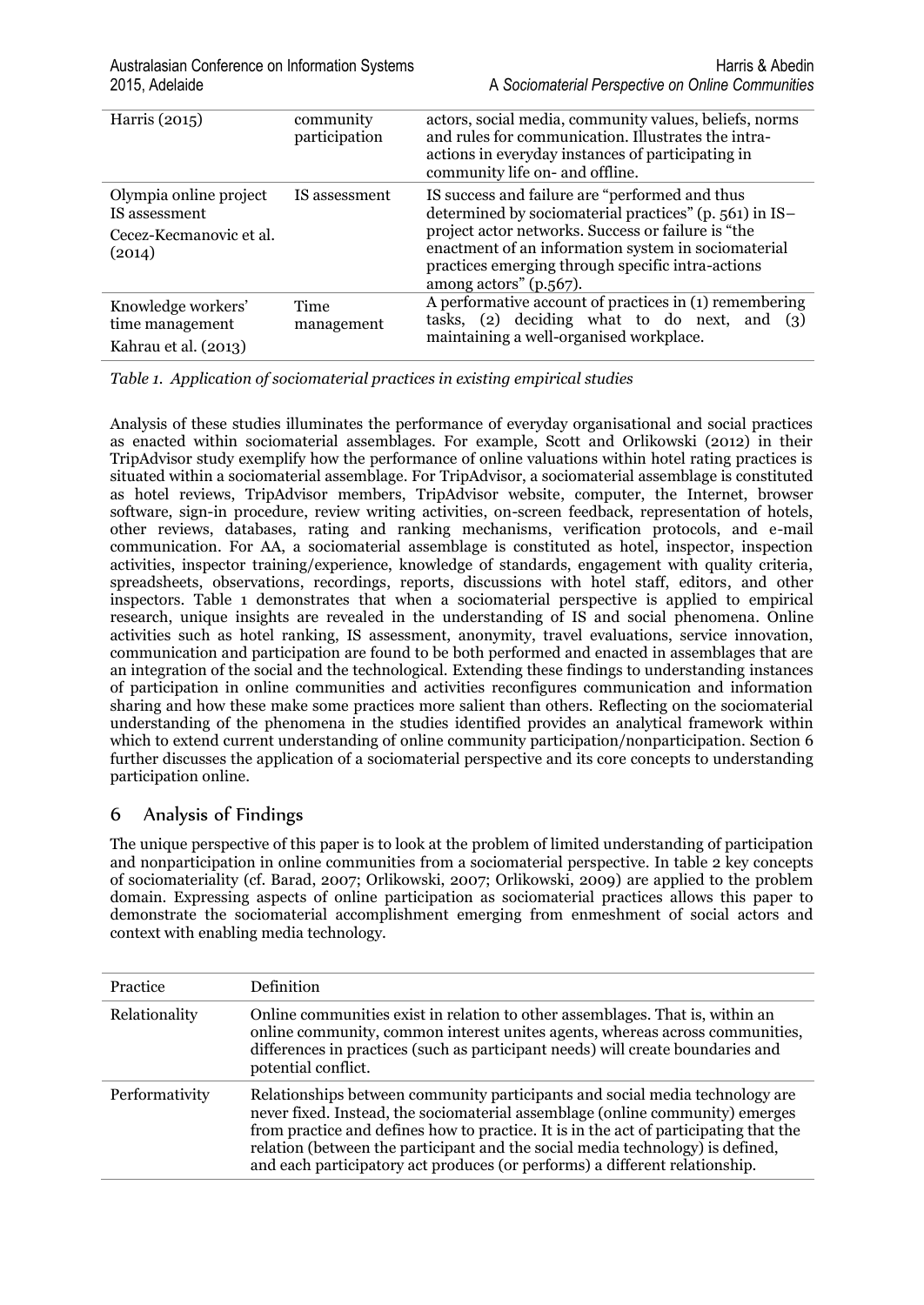| Entanglement                | The material and the social emergently produce one another, as people,<br>entangled with a variety of social media-based technologies, participate in<br>online communities in the carrying out of their daily social practices.                                                  |
|-----------------------------|-----------------------------------------------------------------------------------------------------------------------------------------------------------------------------------------------------------------------------------------------------------------------------------|
| Sociomaterial<br>assemblage | An online community is a composite and shifting assemblage of the material and<br>social, which change over time as those involved participate in online community<br>activities to provide meaning, to exercise power, and to legitimate actions.                                |
| Co-constitution             | The material (media technology) and the social (community participants) are<br>mutually constituted and inseparable. Structures and processes of an online<br>community are enacted and emergent as participants draw upon communication<br>features in their situated practices. |

*Table 2. Online community participation expressed in sociomaterial terminology*

Inquiry into participation and nonparticipation in online communities requires a theoretical perspective that recognises technology and everyday practices as intrinsically linked. Technology and human agency cannot ontologically be studied separately because they are always in relation; therefore, the social (human) and the material (technological) aspects must be treated as inextricably linked, a notion proposed by Barad (2003). Viewing the social and material aspects of participation as intertwined in the construction of everyday reality, IS assumptions of separateness are challenged. A sociomaterial view holds that aspects of online community participation are entangled in everyday social practices and cannot be understood in isolation. Research can then examine the mutual coconstruction of participation/nonparticipation to understand how meanings and materialities are enacted in everyday social and technological practices (Barad, 2007; Introna, 2007; Suchman, 2009).

Drawing on the exemplar empirical papers in Table 2 that adopt and develop a sociomaterial approach (e.g. Orlikowski and Scott, 2012, 2013), the utilisation of sociomateriality as a theoretical lens furthers scholarly understanding of online community participation and nonparticipation as sociomaterial practices in several ways. First, because established, competing perspectives on human-technology research are problematic in privileging either the technological or the human/social factors, sociomateriality gives agency to the nonhuman (social) and treats the human and the social as always in relation, mutually co-constructing each other. Second, because sociomateriality allows for the contextualisation of participation in a sociomaterial setting, it creates the possibility for perceiving both the technological and social contexts in a more integrated way (Orlikowski, 2009). Third, from a sociomaterial perspective, participation and nonparticipation are framed as enacted in materialdiscursive practices where, as described by Iedema (2007), social media technologies have no inherent boundaries or meaning but are bound up with specific material-discursive practices—materialdiscursive practices that constitute online community participation.

Participation and nonparticipation in online communities are concluded to be performed as enmeshments of social actors and context with enabling social media technologies. Based on the empirical examples reviewed, the problem of participation and nonparticipation means the questioning of the taken-for-granted, essentialist nature of entities. In this sense, online community participation is emergent in nature and enacted in everyday instances of participating, within which participants, nonparticipants and the technology are "temporally constituted by discursive-material practices" (Cecez-Kecmanovic et al., 2014a p. 566). In sociomaterial terminology online community participation and nonparticipation are temporal and emergent. Theoretically the role of technology in everyday online activities becomes such that technology is materialised beyond a question of adoption versus non-adoption. This richer understanding recognizes the intertwined nature of communicative actions and social media when participating or choosing not to participate online.

# 7 Conclusions and Agenda for Future Research

Based on critical analysis of a wide spectrum of IS and social theory (cf. Harris 2015) and the analysis in this paper of empirical studies, a sociomaterial research perspective assists in creating a different and richer understanding of phenomena such as online participation and nonparticipation than epistemological paradigms traditionally used in IS research. This perspective challenges established, competing perspectives that privilege either a technological or a human-centric understanding of social phenomena. Nonparticipation and participation (and anything in between) are part of an emergent holistic phenomenon of living a life entangled in complex social and technological environments. The intra-actions going on among the entangled actors produce diverse effects - from highly valuing to not valuing online participation; from enjoying to disliking online participation; from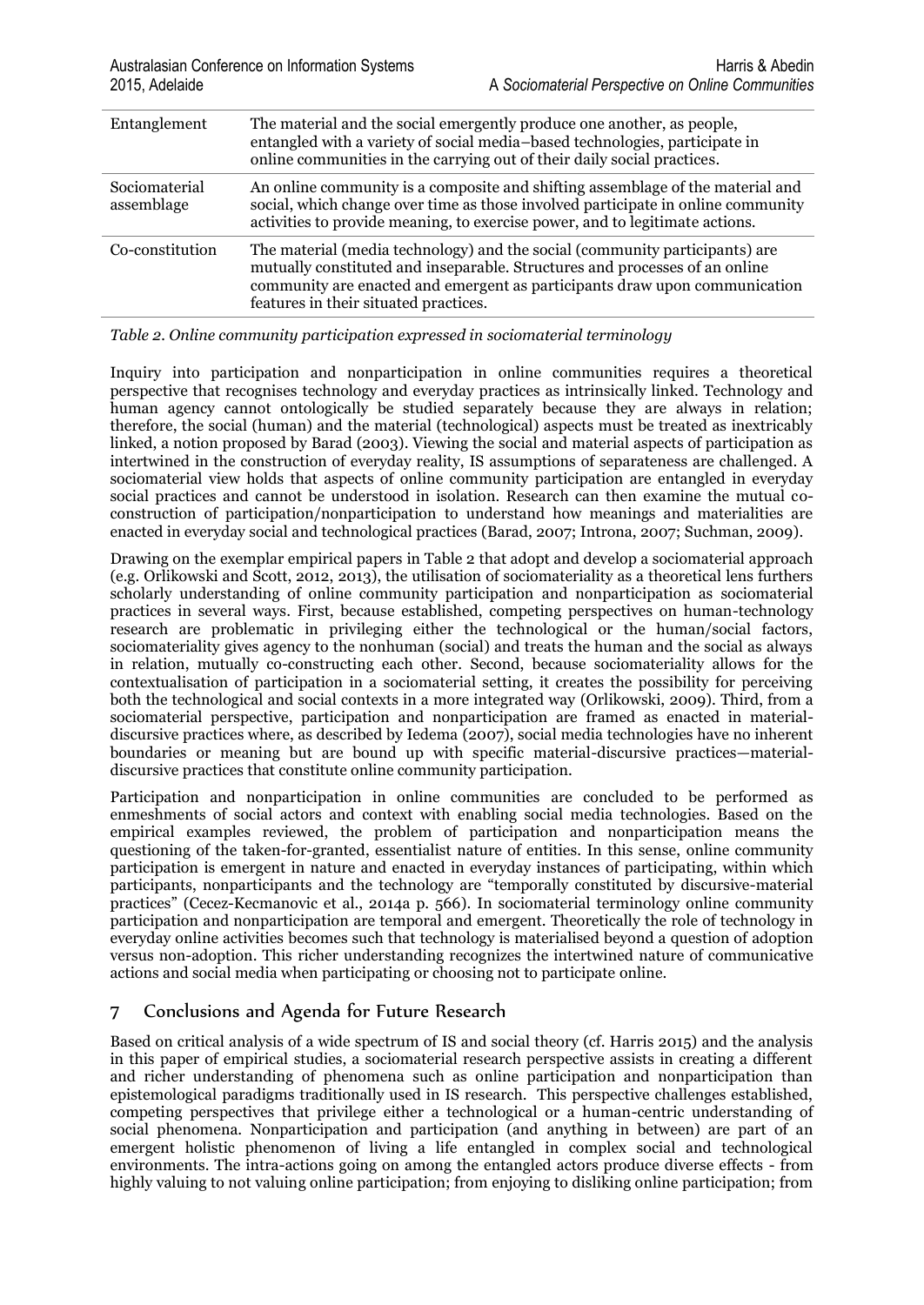being online all the time to avoiding online communication. Apart from these effects, the intra-actions are also (re)producing the community and what it means to belong to a community. All actors are in a continuous process of change suggesting that intensity of online participation (including nonparticipation) is also changing. It does not seem fruitful to seek explanation by identifying factors that determine participation or non-participation. Rather, it looks more promising to increase understanding of the phenomenon of participation as a holistic phenomenon emerging in a complex social and technological environment.

This paper opens new opportunities for future research into online and social communities and technologies. One opportunity for a deeper understanding is to recognise the agency of social media intertwined with individuals in enacting the practice of participating in community online. To understand what it means to socialise in a digital age is to understand what it means when an individual participates (or does not participate) in the life and activities of their community by engaging in face-to-face interactions, online interactions or both simultaneously by being present in one physical setting and potentially mentally engaged with something external to this physical setting. Similar research can be done to explore different types of communities, development of professional and private relations in these communities, as well as the implications felt by participating and nonparticipating members. Further research is needed to examine other aspects of online community participation and nonparticipation, including how and where norms and values are defined and negotiated as part of community emergence and continuing transformation and how members of online communities become socialized into these norms within which they are expected by society to interact. Future studies could investigate the impacts and/or implications of participation versus nonparticipation in specialized online communities, such as health or education communities, from a sociomaterial perspective. Since more people are using specialized online communities for information and experience exchange for purposes such as psychological wellbeing (Erfani et al., 2013), healthcare (Bender et al., 2011), and learning and personal development (Abedin, 2012), it is becoming necessary to look at human-computer interactions from a fresh sociomaterial approach. Such an approach to empirical enquiry within a context of these complex online social communities creates the possibility for research that is innovative in advancing understanding of participatory practices and the impacts for nonparticipating individuals.

#### 8 References

- Abedin, B., and Jafarzadeh, H. 2015. "Relationship Development with Customers on Facebook: A Critical Success Factors Model," *48th Hawaii International Conference on System Sciences (HICSS)*, pp. 1889-1898.
- Abedin, B., Daneshgar F., and D'Ambra, J. 2012. "Do nontask interactions matter? The relationship between nontask sociability of computer supported collaborative learning and learning outcomes," *British Journal of Educational Technology,* (43:3 ), pp 385-397.
- Barab, S., Schatz, S., and Scheckler, R. 2004. "Using Activity Theory to Conceptualize Online Community and Using Online Community to Conceptualize Activity Theory," *Mind, Culture, and Activity* (11:1), pp. 25-47.
- Barad, K. 2003. "Posthumanist Performativity: Toward an Understanding of How Matter Comes to Matter," *Signs: Journal of Women in Culture and Society* (28:3), pp. 801-831.
- Barad, K. 2007. *Meeting the University Halfway: Quantum Physics and the Entanglement of Matter and Meaning*. Durham, NC: Duke University Press.
- Boell, S. K., and Cecez-Kecmanovic, D. 2014. "A Hermeneutic Approach for Conducting Literature Reviews and Literature Searches," *Communications of the Association for Information Systems* (34:1), pp. 12.
- Cecez-Kecmanovic, D., Galliers, R., Henfridsson, O., Newell, S., and Vidgen, R. 2014a. "Editorial: The Sociomateriality of Information Systems: Current Status, Future Directions," *MIS Quarterly* (Special Issue), pp. 809-830.
- Cecez-Kecmanovic, D., Kautz, K., and Abrahall, R. 2014b. "Reframing Success and Failure of Information Systems: A Performative Perspective," *MIS Quarterly* (38:2), pp. 561-588.

Cetina, K. K. 1997. "Sociality with Objects," *Theory, culture & society* (14:4), pp. 1-30.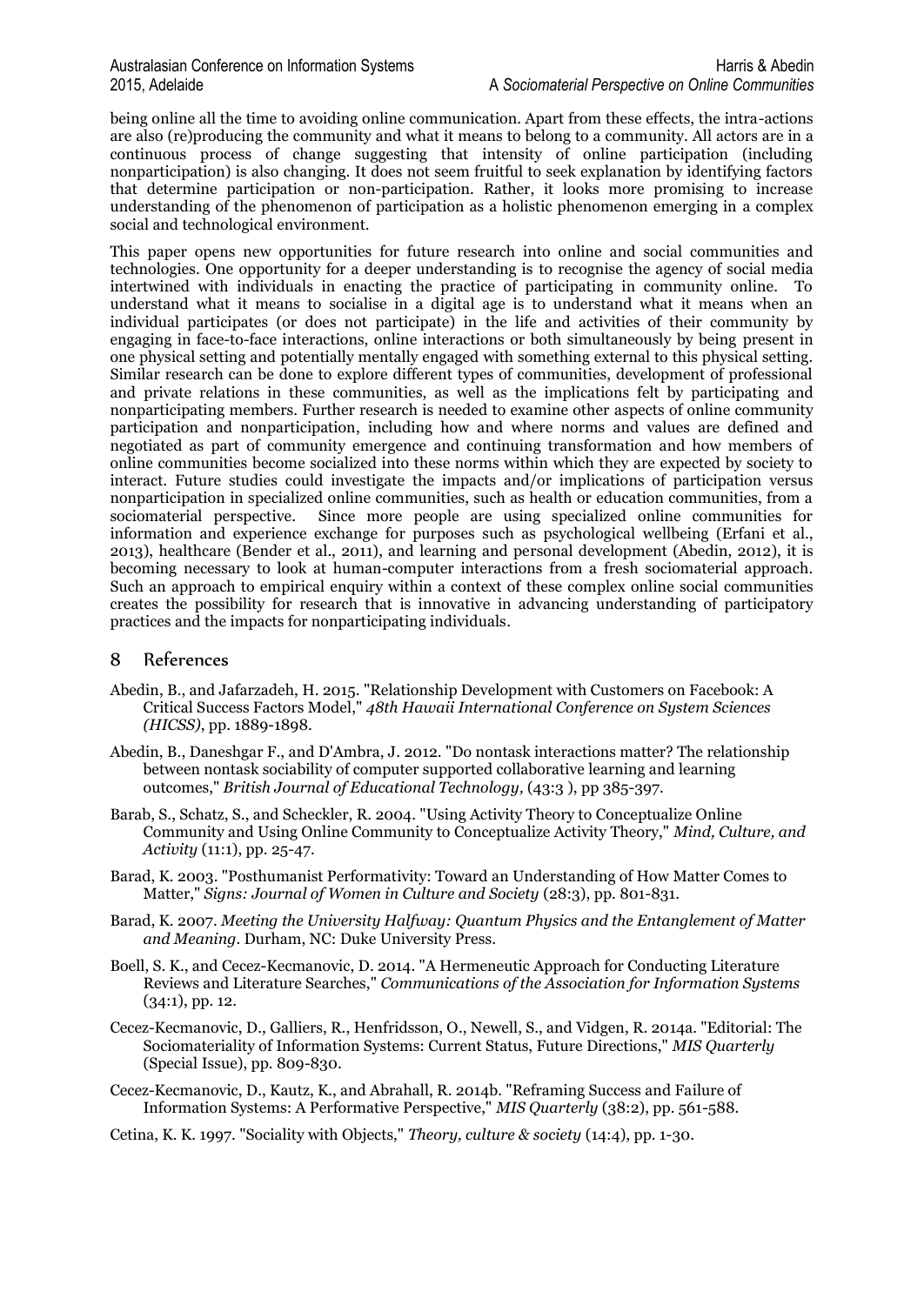- DCITA. 2005. "The Role of I.C.T. In Building Communities and Social Capital: A Discussion Paper." Canberra: The Australian Government, Department of Communication Information Technology and the Arts.
- Doolin, B., and McLeod, L. 2012. "Sociomateriality and Boundary Objects in Information Systems Development," *European Journal of Information Systems* (21), pp. 570-586.
- Erfani, S.S., Abedin B., and Daneshgar, F. 2013. "A qualitative evaluation of communication in Ovarian Cancer Facebook communities." *International Conference on Information Society (i-Society)*, pp. 270-272.
- Gibson, R., and Cantijoch, M. 2013. "Conceptualizing and Measuring Participation in the Age of the Internet: Is Online Political Engagement Really Different to Offline?," *The Journal of Politics* (75:03), pp. 701-716.
- Halpern, D., and Gibbs, J. 2013. "Social Media as a Catalyst for Online Deliberation? Exploring the Affordances of Facebook and Youtube for Political Expression," *Computers in Human Behavior* (29:3), pp. 1159-1168.
- Iedema, R. 2007. "On the Multi-Modality, Materiality and Contingency of Organization Discourse," *Organization Studies* (28:6), pp. 931-946
- Introna. 2007. "Towards a Post-Human Intra-Actional Account of Sociomaterial Agency (and Morality)," in: *Paper prepared for the Moral Agency and Technical Artefacts Workshop*. The Hague, Netherlands Institute for Advanced Study.
- Kahrau, F., and Mädche, A. 2013. "Knowledge Workers' Time Management as Sociomaterial Practice," *21st European Conference on Information Systems*, Utrecht University, The Netherlands
- Kautz, K., and Jensen, T. B. 2012. "Debating Sociomateriality: Entanglements, Imbrications, Disentangling, and Agential Cuts," *Scandinavian Journal of Information Systems* (24:2), pp. 89- 96.
- Kilpeläinen, A., and Seppänen, M. 2014. "Information Technology and Everyday Life in Ageing Rural Villages," *Journal of Rural Studies* (33), pp. 1-8.
- Kumar, R. S., and Singh, A. S. 2013. "Social Media as an Effective Tool of Marketing Communication: A Case Study of Maruti Suzuki," *Asia Pacific Journal of Marketing & Management Review ISSN* (2319), pp. 2836.
- Kwon, N., Lee, J., Chung, E., Chang, G., and Yoon, H. 2013. "Comparative Analyses of the Uses of Information and Information Technologies in the Everyday Life of Undergraduate and Graduate Students Majoring Science and Engineering," *Journal of the Korean Society for information Management* (30:2), pp. 269-295.
- Latour, B. 2005. *Reassembling the Social - an Introduction to Actor-Network-Theory*. Oxford University Press.
- Niemi, H., Kynäslahti, H., and Vahtivuori-Hänninen, S. 2013. "Towards ICT in Everyday Life in Finnish Schools: Seeking Conditions for Good Practices," *Learning, Media and Technology* (38:1), pp. 57-71.
- Nyblom, Å., and Eriksson, E. 2014. "Time Is of Essence: Changing the Horizon of Travel Planning," *ICT for Sustainability 2014 (ICT4S-14)*: Atlantis Press.
- O'Murchu, I., Breslin, J. G., and Decker, S. 2004. "Online Social and Business Networking Communities," *ECAI Workshop on Application of Semantic Web Technologies to Web Communities*.
- Orlikowski, W. J. 2007. "Sociomaterial Practices: Exploring Technology at Work," *Organization Studies* (28), pp. 1435-1448.
- Orlikowski, W. J. 2009. "The Sociomateriality of Organisational Life: Considering Technology in Management Research," *Cambridge Journal of Economics* (34:1), pp. 125-141.
- Orlikowski, W. J., and Scott, S. V. 2013. "Knowledge Eclipse: Producing Sociomaterial Reconfigurations in the Hospitality Sector," in *How Matter Matters: Objects, Artifacts, and Materiality in Organization Studies,* P.R. Carlile, D. Nicolini, A. Langley and H. Tsoukas (eds.). Oxford, UK: Oxford University Press.